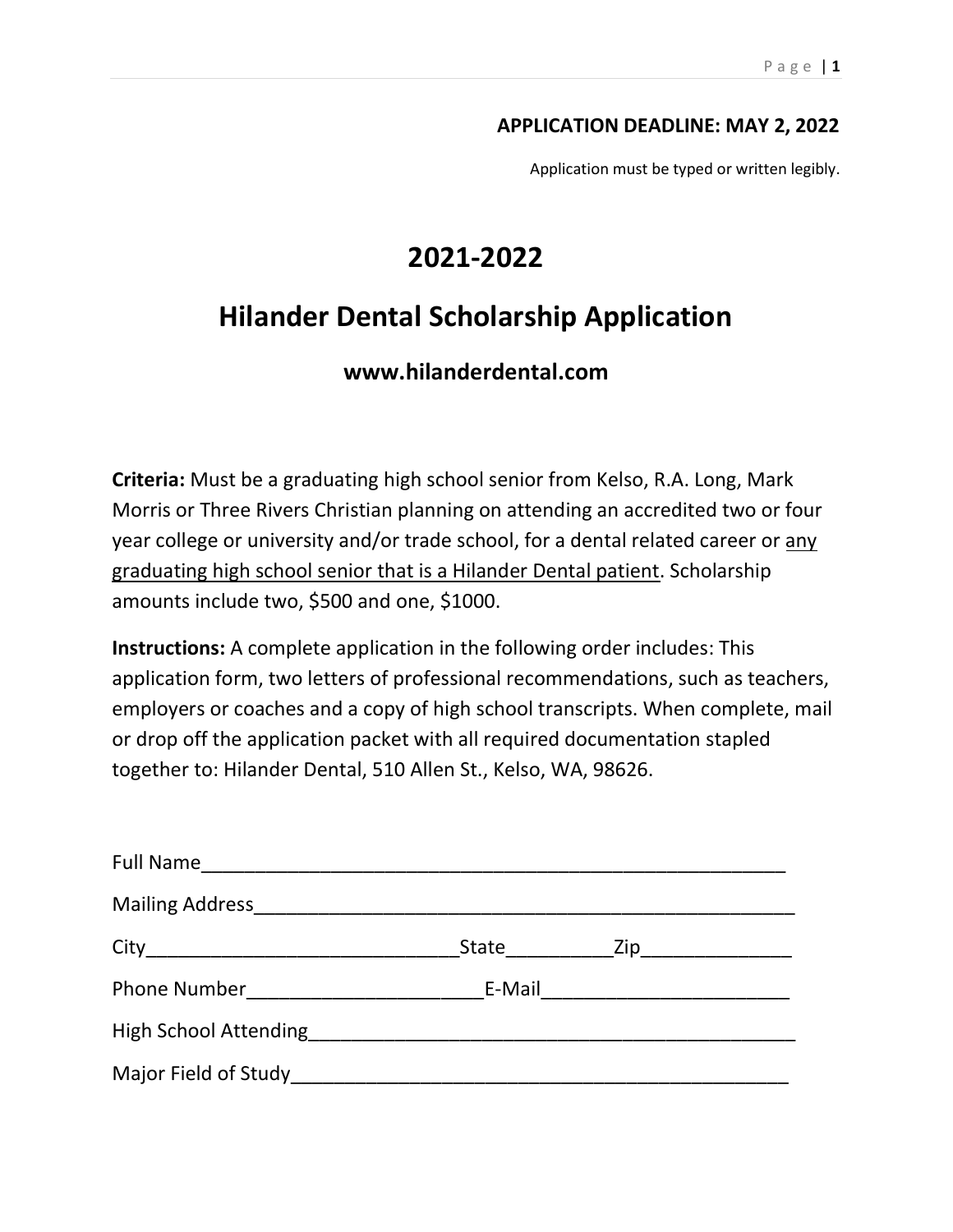**College or University** 

ACCOMPLISHMENTS: List no more than four (4) items for each of the following categories. Please include your leadership roles relative to these items.

A. School Activities Please list extracurricular club, athletic, student leadership and performing arts activities for which you have been a contributing member.

B. Civic Involvement Please list club, political, group, church and community involvement for which you have been a contributing member.

C. Current or Previous Employment History Please list current job and/or last job held.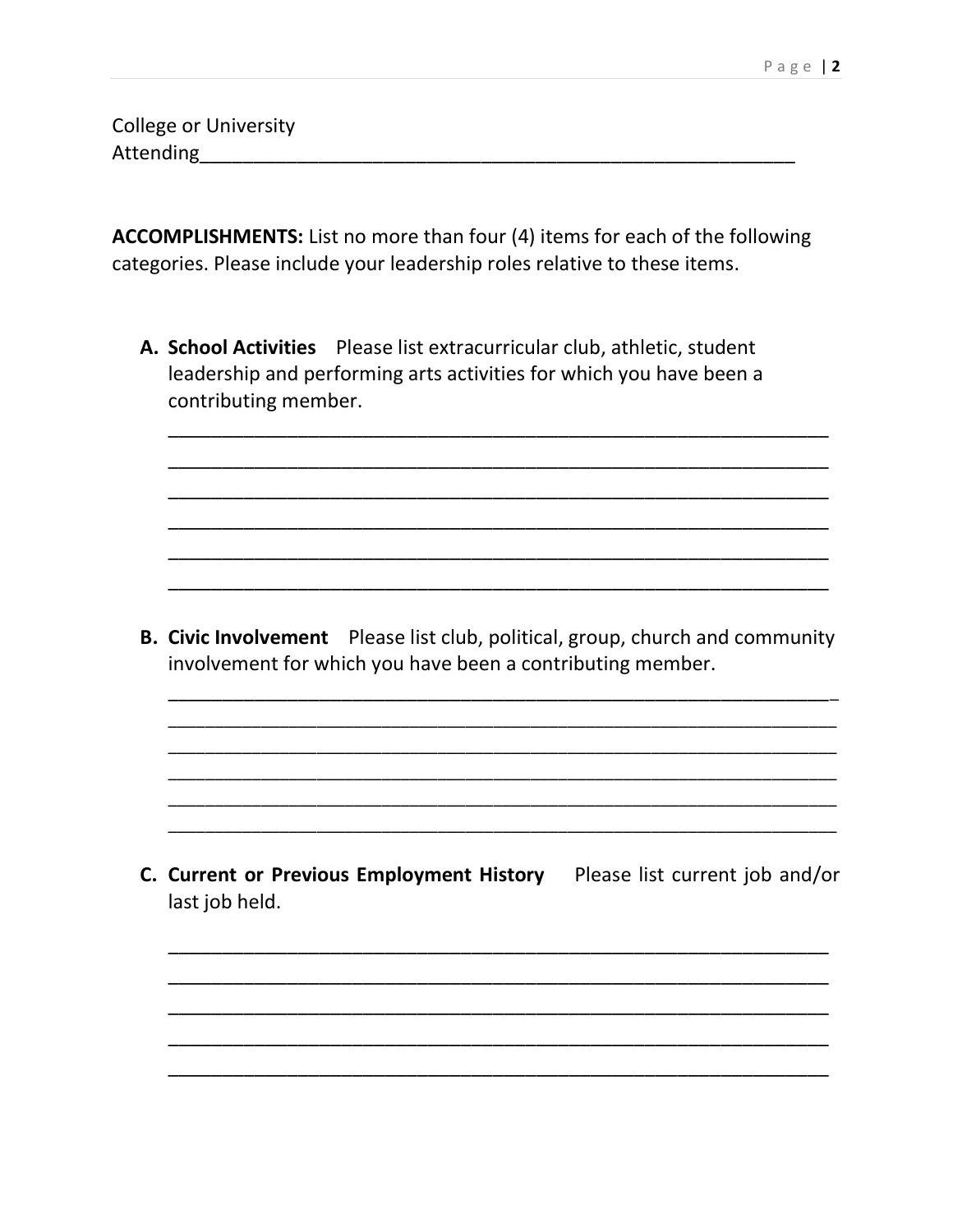D. Honors and Awards Please list the most significant honors and awards you have received. Include nature of award and year received.

**EDUCATIONAL GOALS:** Explain your choice of a career and what qualifications, skills, and talents you feel you have for your chosen field. Relate your accomplishments to your educational goals.